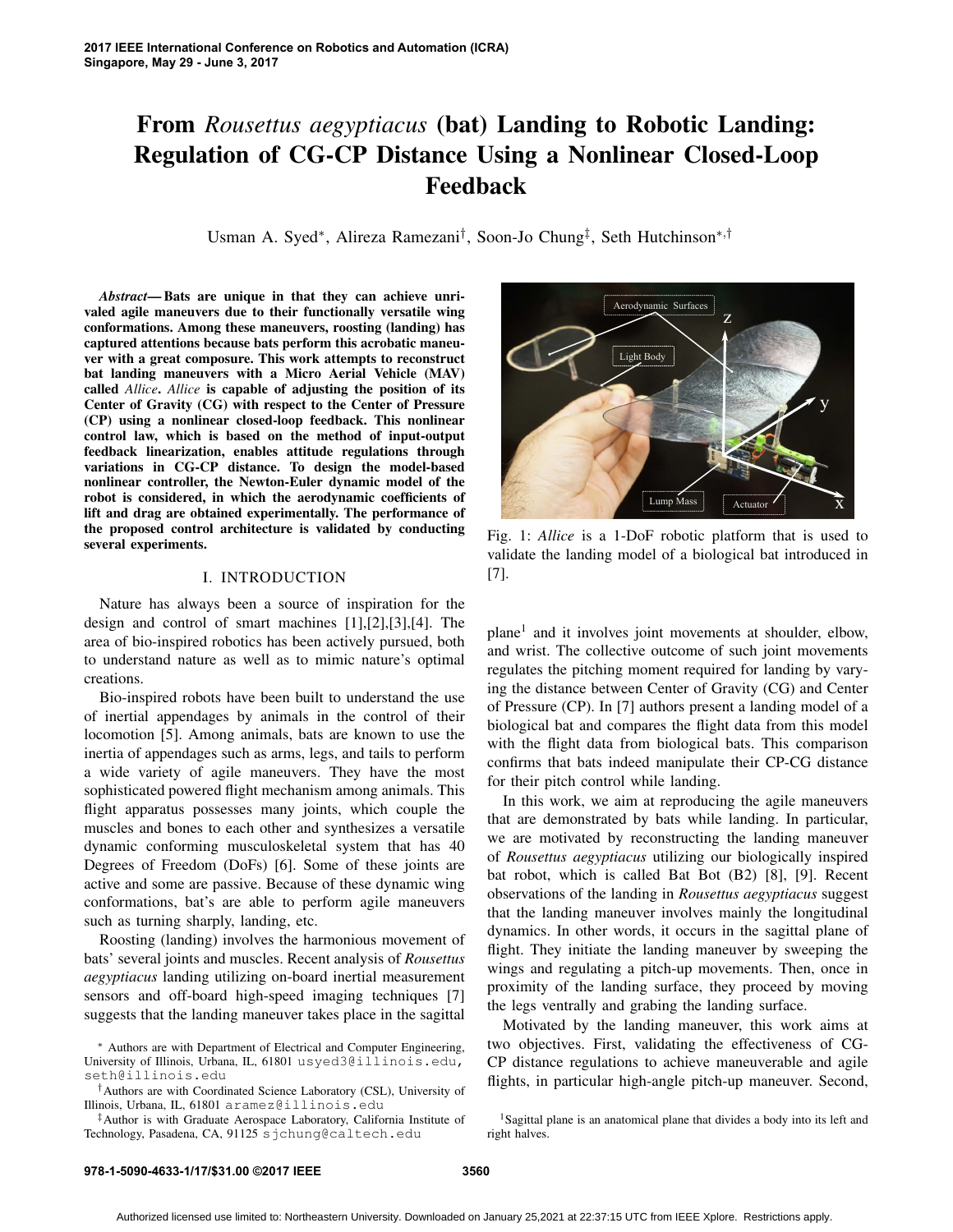increasing the performance of CG-CP regulations by employing a model-based nonlinear controller.

We employed a MAV called *Allice* for these objectives. *Allice* possesses a light frame and a lump of mass that moves with respect to the body frame. Since the lump of mass consists a major part of the total weight of the system, displacing the the mass yields variations in the CG-CP distance.

In addition, *Allice* possesses on-board electronics including a microprocessor, an Inertial Measurement Unit (IMU) and a linear servo actuator. These on-board electronics make it possible to embed a controller in the system and close the feedback loop by reading the attitude of the system and regulating the CG-CP distance. The rest of this section highlight similar strategies employed by animals for their attitude control and related research in the field of robotics.

# *A. Attitude Control in Biological Systems*

Bats are not the only animals that perform attitude adjustments through movements of lump mass. Early studies on flying locusts [10] have shown that locusts use their abdomens as rudders in their flight control. Locusts also use lateral deflections of abdomen in yaw correction [11]. Wind receptor hairs on locusts control the vertical position of abdomen in relation to variations of wind speed while changes in wind direction stimulate yaw corrections.

The movements of a lump of mass yields variations in the momentum in the system. Lizards use this technique to adjust their body orientation as tail movements in lizards act like a dynamic stabilizer for pitch control [12]. Lizards swing their tails in the sagittal plane so as to redirect angular momentum from their bodies to their tails, leading to the pitch control of their bodies. In an attempt to understand tail use for control, a lizard-sized robot have been developed to investigate the effectiveness of tails in attitude control [12]. A comparative study of tail effectiveness in the attitude control for biological lizards and lizard-size tailed robots is presented in [12], [13]. Utilizing contact forces and zero angular momentum condition, the lizard-inspired robot uses a Proportional-Derivative (PD) controller for self-righting in a free fall. The attitude controller for the robot with 2-DOF tail has been presented in [14].

Arboreal animals also utilize inertial appangates. Often they fall out of trees as a result of uneven terrain, predatorprey conditions or fighting behavior. During their ballistic fall they are capable of self-righting in mid-air, thereby avoiding injuries, e.g., air righting behavior in flat-tailed house geckos [15]. Appendage inertia in geckos has a vital role in arboreal acrobatics performance such as climbing, aerial descent, and gliding. By conserving the angular momentum, geckos can self-right themselves in mid-air (using their tails) to achieve a gliding posture. While in gliding motion, they can yaw by further swinging their tails. Posture control in free fall has also been reported in other animals. Rats are reported to perform a spiral movement using head-torso and torsopelvis rotations for self righting in mid-air [16]. Righting with the tail alone has not yet been found in such animals.

Other than geckos and rats, cats also perform self-righting to land on their feet. Cats perform the righting maneuver by rotating while maintaining the condition of zero total angular momentum. Cats change their shape by bending their bodies in mid-air, which forces their bodies to rotate in the opposite direction while maintaining the zero angular momentum condition [17].

Insects utilize CG adjustments as well. Recent work [18] has investigated the role of visual-abdominal reflexes in Hawkmoth in regards to the flight control problem. It has been demonstrated that Hawkmoths actively uses the angular position of thoracic-abdominal joint in its hovering flight. Hawkmoths articulate their abdomens to redirect the lift force generated by their wings to maintain a stable hovering flight. Fruit flies also change their CG during flight by changing the posture of their abdomens with respect to the plane of wing oscillation [19]. In fruit flies, the abdomen behaves as a rudder for rotation control about transversal <sup>2</sup> body axis.

# *B. Attitude Control in Robotics Research*

The idea of manipulating system's CG have been widely employed in the biologically inspired robots. For instance, this method has been extensively explored in the field of atmospheric reentry vessels, underwater vehicles and aerial robotics. *muFR* [20] and *CoaX* [21] are two helicopters that control their attitude by actuating a significant part of their mass and thereby modifying their CG. *muFR* moves its battery in a plane to manipulate its CG, while *CoaX* moves its battery on a spherical surface to change its CG. PD controllers are used for the altitude control of *CoaX* while *muFR* use a PID control law.

Similar to aerial robots, moving mass control is extensively utilized in remotely operated Autonomous Underwater Vehicles (AUVs). One such example is an Eyeball Remotely Operated Vehicle (ROV) [22]. It can reorient using an internal eccentric mass and uses a proportional controller with linearized system dynamics for pitch and velocity control. Similarly, [23] has investigated the control of an AUV in a vertical plane using a thruster and a point movable mass using a back stepping control policy for tracking desired trajectories. And [24] has employed linear quadratic regulators to control underwater gliders wherein internal mass redistribution is utilized for attitude control of a buoyancy-propelled, fixed wing glider. Directly altering the angular momentum by using internal rotors is similar to the idea of CG change, which is often used to stabilize AUVs. For instance, [25] designed a Lyapunov based dissipative feedback control law that stabilizes the system dynamics by reshaping the kinetic energy of the conservative system dynamics. In comparison to these robotic systems, in addition to the simulated results, this work experimentally validates the nonlinear controller, which the aforementioned robotic systems lack.

This work is organized as follows. An overview of *Allice* and its avionics is presented in Section II. In Section III a

<sup>2</sup>Transversal body axis is the body pitch axis.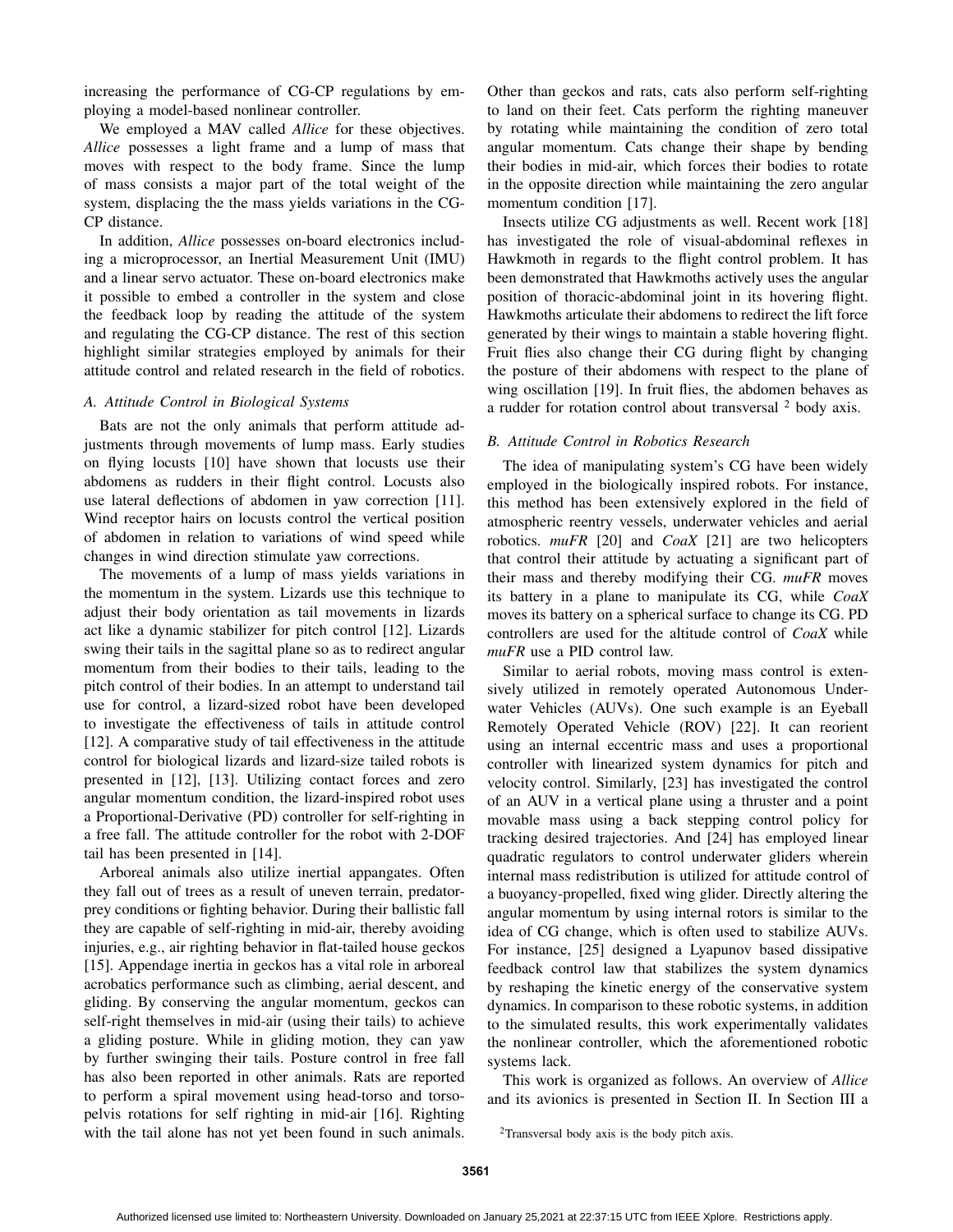nonlinear model of *Allice* is derived and its system identification is discussed. Using this model, a nonlinear control law for tracking a reference pitch trajectory is derived in Section IV. Preliminary experimental flight results are presented and compared with simulation in Section V. Conclusion and future work are given in section VI.



Fig. 2: *Allice*'s avionics and actuation mechanism.

#### II. ALLICE: SYSTEM OVERVIEW

*Allice* (shown in Fig. 1) is a miniature fixed-wing MAV that has been modified to adjust its CG-CP distance. It utilizes variations in CG-CP distance as an effective control strategy for the attitude control of the overall system. *Allice* has conventional aerodynamic surfaces, including a fixedwing and a tail. In order to regulate the aerdynamic moments around CG, instead of displacing these conventional control surfaces, a moving mass (shown in Fig. 2), which measures 56% of the total mass of the system, is translated along the body x-axis (are shown in Fig. 1 and Fig. 2). Since the lump mass is a major part of the total mass, the adjustments in CG positions with respect to the airframe yields variations in CG-CP distance.

*Allice* is equipped with on-board electronics (shown in Fig. 2) including: 1) a 32 bit ARM Cortex M4 microprocessor having a 64K RAM equipped with serial communication capabilities including Inter-Integrated Circuit (I2C) and Serial Peripheral Interface (SPI), 2) a 9-axis Inertial Measurement Unit (IMU), MPU-9250. MPU-9250 has a 3-axis gyro, 3-axis accelerometer and a 3-axis digital compass. It is also equipped with an on-board Digital Motion Processor, 3) a MicroSD card reader/writer, 4) a 900MHz RC receiver for controlling MAV's propeller speed, and 5) a micro linear servo capable of moving the lump of mass in either direction.

The inertial measurements are read at 60 Hz, and nonlinear control is also executed in real-time at 60 Hz ; data recording on the SD-Card occurs at 30 Hz. IMU is interfaced with the

microprocessor using  $I<sup>2</sup>C$  communication interface while the SPI communication protocol is used for data storage on the SD-card.

The physical parameters of the aircraft are listed in Table I.

# III. NONLINEAR DYNAMIC MODEL

*Allice* is modeled using the method of Newton-Euler. The nonlinear model consists of twelve states: six translational and six angular states. A Cartesian body coordinate frame is considered at MAV's CG (without considering the lump mass) with x-axis pointing forward and z-axis pointing upwards. The translational state variables are the position and velocity of CG with respect to a fixed inertial (world) coordinate frame; they are denoted by  $p = (p_x; p_y; p_z)$  and  $\mathbf{v}=(\dot{p}_x;\dot{p}_y;\dot{p}_z).$ 

The angular states are defined as the attitude of the body axis with respect to the inertial frame and the body axis angular velocity. The former is denoted by  $q = (q_x; q_y; q_z)$  where  $q_x$ ,  $q_y$ , and  $q_z$  are the roll, pitch, and yaw angles, respectively; the latter is denoted by  $\boldsymbol{\omega} = (\omega_x; \omega_y; \omega_z)$  where  $\omega_x$ ,  $\omega_y$ , and  $\omega_z$  are the body axis angular velocity. As a result, the state vector is given by

$$
x = (p; q; v; \omega). \tag{1}
$$

The input to the system are the position of the lump of mass (shown in Fig. 1) along body axes, with respect to MAV's CG. Here, it is assumed that the aerodynamic forces, including the lift and drag force, act on CP of the wing and tail. CP is located at the quarter chord point [26].

#### *A. Kinematics*

The rotation matrix  $\mathcal{R}_b^i(q)$  maps the body coordinate vectors to the world coordinate vectors. The rotation matrix is computed using ZYX Euler convention [27].

The wing has an incidence angle  $\theta_w$ , and dihedral angles of  $\delta_R$  and  $\delta_L$  for the right and left parts, respectively. The tail structure has an incidence angle  $\theta_t$  without any dihedral angle. Given these predefined incidence and dihedral angles, the rotation transformations from the wing and tail coordinate frames to the body coordinate frame are given by  $\mathcal{R}_w^b(\theta_w, \delta)$ and  $\mathcal{R}_t^b(\theta_t)$ , respectively. These rotation matrices are used in the subsequent subsection to transform the velocities and aerodynamic forces from the wing and tail coordinate frames to the body coordinate frame.

| Parameter            | Value                       |
|----------------------|-----------------------------|
| Aircraft Mass        | $23.15$ g                   |
| Wing span            | $19.5 \text{ cm}$           |
| Wing chord           | $7.7 \text{ cm}$            |
| $I_{xx}$             | $11.95 \times 10^{-5}$ kg m |
| $I_{yy}$             | $2.60 \times 10^{-3}$ kg m  |
| $I_{\gamma\gamma}$   | $3.91 \times 10^{-5}$ kg m  |
| $I_{\tau z}$         | $5.25 \times 10^{-5}$ kg m  |
| $\theta_w$           | $6^{\circ}$                 |
| $\theta_t$           | $-7.5^{\circ}$              |
| $\delta_R, \delta_L$ | $12^{\circ}$                |
|                      |                             |

TABLE I: Physical parameters of *Allice*.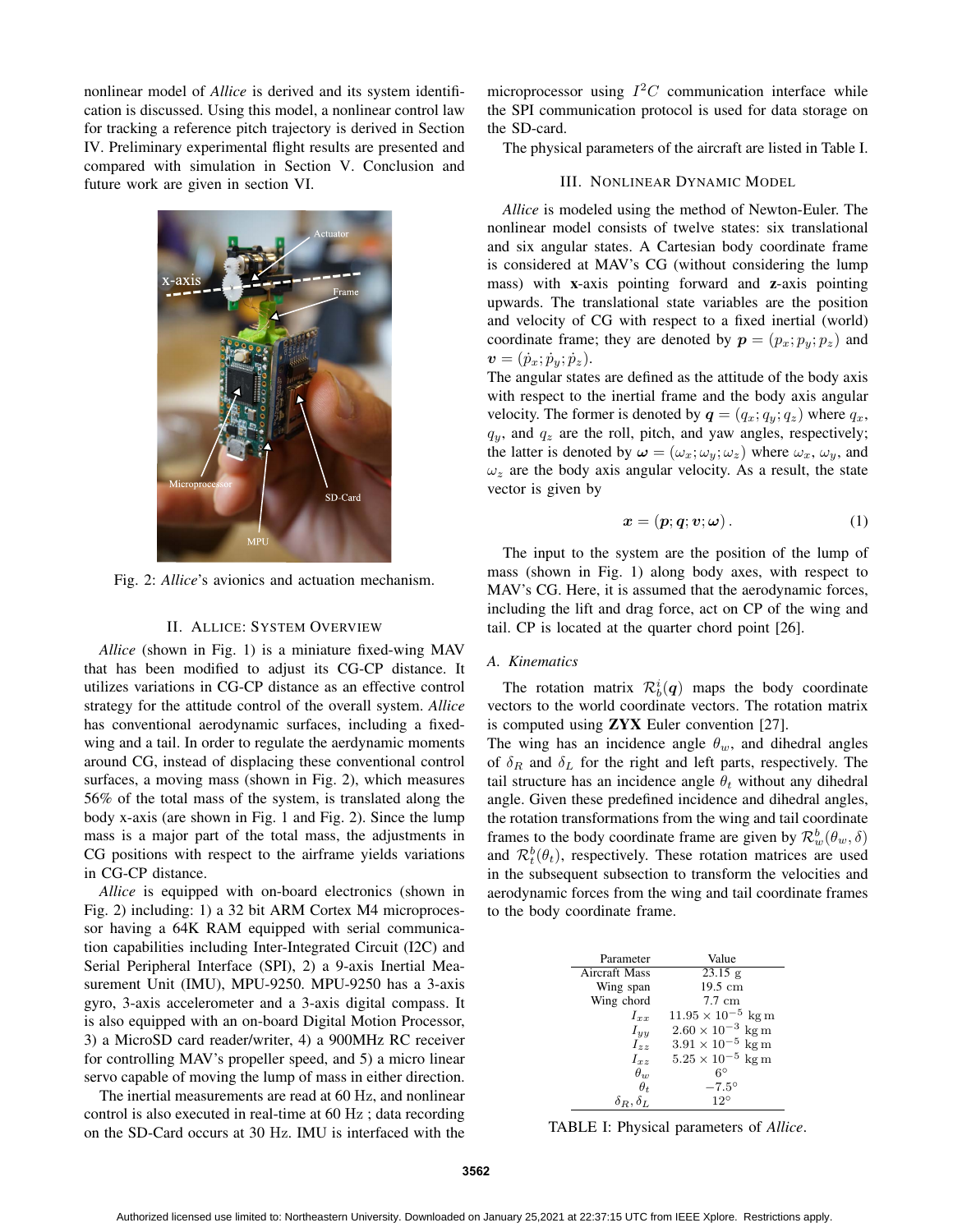The inertial position  $p$  and velocity  $v$  of CG are related by

$$
\dot{p} = v. \tag{2}
$$

The Euler angles *q* and the body angular rates *ω* are related by

$$
\dot{\boldsymbol{q}} = \begin{pmatrix} 1 & S_x \frac{S_y}{C_y} & C_x \frac{S_y}{C_y} \\ 0 & C_x & S_x \\ 0 & \frac{S_x}{C_y} & \frac{C_x}{C_y} \end{pmatrix} \boldsymbol{\omega}.
$$
 (3)

## *B. Equations of motion*

The aerodynamic and weight forces are the only forces that act on the system. The aerodynamic forces are computed using strip theory [28]. Strip theory suggests that the aerodynamic surface of the wing and tail can be divided into small chord-wise strips, and the collective sum of the forces and moments that act on each strip would reflect the overall force and moment. The force and moment acting on each strip can be computed using a suitable aerodynamic model [29]. In this paper, it is assumed that the lift  $F<sub>L</sub>$  (orthogonal to the local velocity) and drag  $F<sub>D</sub>$  (parallel with the local velocity) forces act on the wing or tail CP, which is located quarter-chord behind the leading edge [26]. They are given by

$$
F_L = \bar{q}AC_L \tag{4}
$$

$$
F_D = \bar{q}AC_D \tag{5}
$$

where  $A$  represents the surface area of the wing and tail;  $C_L$  and  $C_D$  are the coefficient of lift and drag;  $\bar{q} = \rho \frac{V_{CP}^2}{2}$ is the dynamic pressure, where,  $\rho$  is air density and  $V_{CP}$  is the local velocity at CP. Here, the aerodynamic force and moment on fuselage are not considered as the fuselage is made of slender carbon-fiber rods, which has a negligible aerodynamic resistance.

The aerodynamic coefficients are functions of angle of attack  $\alpha$  and are given by

$$
C_L = C_{L0} + C_{L\alpha}\alpha,
$$
  
\n
$$
C_D = C_{D0} + C_{D\alpha}\alpha + C_{D\alpha^2}\alpha^2.
$$
\n(6)

where  $C_{L0}$  is the lift coefficient at zero angle of attack,  $C_{L\alpha}$  is the lift slope given by  $\frac{\partial C_L}{\partial \alpha}|_{\alpha=0}$ ,  $C_{D0}$  is the drag coefficient at zero angle of attack,  $C_{D\alpha}$  and  $C_{d\alpha^2}$  are first and second order drag slopes given by  $\frac{\partial C_D}{\partial \alpha}\Big|_{\alpha=0}$  and  $\frac{\partial^2 C_D}{\partial \alpha^2}$ second order drag slopes given by  $\frac{\partial C_D}{\partial \alpha}\Big|_{\alpha=0}$  and  $\frac{\partial^2 C_D}{\partial \alpha^2}\Big|_{\alpha=0}$ .<br>The overall force produced by wings (likewise force from tail can also be determined in a similar manner), defined in the body coordinate frame are given by

$$
\begin{pmatrix} X_w \\ Y_w \\ Z_w \end{pmatrix} = \sum_{i=1}^n \mathcal{R}_w^b \begin{pmatrix} F_{Li} \sin \alpha_i - F_{Di} \cos \alpha_i \\ 0 \\ -F_{Li} \cos \alpha_i - F_{Di} \sin \alpha_i \end{pmatrix} \tag{7}
$$

where  $n$  is the total number of strips.

The Newton's equations of motion are written in the inertial frame and are given by

$$
\dot{\boldsymbol{v}} = \frac{1}{m} \mathcal{R}_b^i \left( \begin{pmatrix} X_w \\ Y_w \\ Z_w \end{pmatrix} + \begin{pmatrix} X_t \\ Y_t \\ Z_t \end{pmatrix} + \begin{pmatrix} X_T \\ 0 \\ 0 \end{pmatrix} \right) - \begin{pmatrix} 0 \\ 0 \\ g \end{pmatrix}
$$
 (8)

where  $X_T$  is a constant thrust force acting along the body x-axis and reflects the presence of the propeller in front of the MAV;  $w$  and  $t$  subscripts denote the wing and tail forces, respectively;  $m$  and  $q$  are the total mass and gravity constant. Turning to the moments generated by aerodynamic forces around CG, as reported by [29], the body axis moment generated by the aerodynamic force on the wings is given as follows:

$$
\begin{pmatrix} L_w \\ M_w \\ N_w \end{pmatrix} = \bar{q}A \begin{pmatrix} C_l b \\ C_m \bar{c} \\ C_n b \end{pmatrix}
$$
 (9)

where  $\bar{c}$  and b are the mean aerodynamic chord and span of the wing, respectively;  $C_l$ ,  $C_m$ , and  $C_n$  are given by

$$
C_l = C_{l0} + C_{l\beta}\beta + C_{l\hat{p}}\hat{p} + C_{l\hat{r}}\hat{r}
$$
  
\n
$$
C_m = C_{m0} + C_{m\alpha}\alpha + C_{m\hat{q}}\hat{q}
$$
  
\n
$$
C_n = C_{n0} + C_{n\beta}\beta + C_{n\hat{p}}\hat{p} + C_{n\hat{r}}\hat{r}
$$
\n(10)

where  $\beta$  is the side slip angle;  $\hat{p}, \hat{q}$  and  $\hat{r}$  are normalized roll, pitch and yaw rate angles.  $C_{m0}$  is pitching moment coefficient at zero angle of attack;  $C_{l0}$  and  $C_{n0}$  are roll and yaw moment coefficients for zero side slip angle.  $C_{l\beta}$ ,  $C_{m\alpha}$  and  $C_{n\beta}$  are moment slopes given by  $\frac{\partial C_l}{\partial \beta}\Big|_{\beta=0}$ ,  $\frac{\partial C_m}{\partial \alpha}\Big|_{\alpha=0}$  and  $\frac{\partial C_n}{\partial \beta}\Big|_{\beta=0}$  respectively. Other terms including  $C_{l\hat{p}}$ ,  $C_{l\hat{r}}$ ,  $C_{m\hat{q}}$ ,  $C_{n\hat{p}}$  and  $C_{n\hat{r}}$  reflect the contribution of the angular velocity to the body axis moments.

Now, the Euler equations of motion are given by

$$
\dot{\boldsymbol{\omega}} = \boldsymbol{I}^{-1} \left( \boldsymbol{M} - S(\boldsymbol{\omega}) \boldsymbol{I} \boldsymbol{\omega} \right) \tag{11}
$$

where

$$
\boldsymbol{M} = \begin{pmatrix} L_w \\ M_w \\ N_w \end{pmatrix} + \begin{pmatrix} L_t \\ M_t \\ N_t \end{pmatrix} \tag{12}
$$

is the moment generated by the wing and tail aerodynamic forces around CG, *I* is the inertia tensor defined in the body coordinate frame and  $S(\omega)$  is the skew symmetric matrix representation of the angular velocity *ω*.

The nonlinear dynamic model of *Allice* is thus given by  $(2)$ ,  $(3)$ ,  $(8)$  and  $(11)$ . The system of nonlinear equations is denoted by

$$
\dot{x} = f(x). \tag{13}
$$

## *C. Longitudinal Dynamics*

Lateral and transversal dynamics have negligible contributions in the landing maneuver of bats [7]. As a result, the nonlinear system given by (13) is augmented with the constraint equations given by

$$
G(x): \begin{cases} p_y = 0, \\ v_y = 0, \\ q_{x,z} = 0, \\ \dot{q}_{x,z} = 0. \end{cases}
$$
 (14)

Free body diagram of the constrained system is presented in Fig. 3. The constrained dynamics represents the longitudinal dynamics and will be employed as follows.

**3563**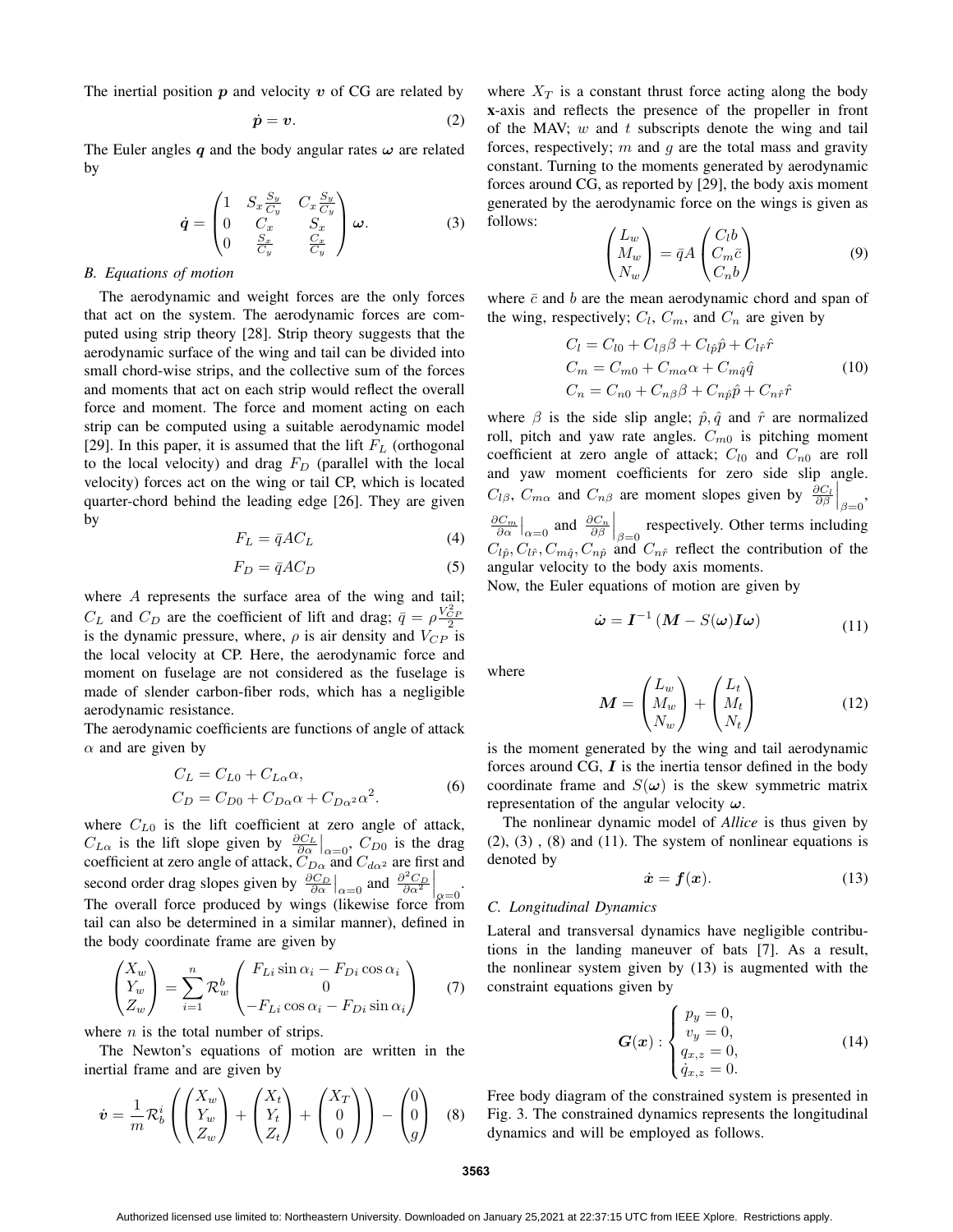

Fig. 3: Free body diagram of constrained system.

Here, the control action  $u$  is considered as of the position of the moving lump of mass  $m_x$  along x-axis, which is used to manipulate CG-CP distance. The position vector of the moving mass in the body coordinate frame is given by  $r_x =$  $(u, 0, 0)$ . Consequently, the generated moment around CG is given by

$$
\begin{pmatrix} L_u \\ M_u \\ N_u \end{pmatrix} = S(r_x) \mathcal{R}_i^b \begin{pmatrix} 0 \\ 0 \\ m_x g \end{pmatrix} = \kappa(x) u. \quad (15)
$$

Now, considering the nonlinear dynamic model (13), the constraint equations(14) and moving mass moment (15), the longitudinal nonlinear dynamic model of *Allice* is an affinein-control dynamics given by

$$
\dot{\boldsymbol{x}} = f_{con}(\boldsymbol{x}) + g(\boldsymbol{x})u \tag{16}
$$

where the subscript "*con*" denotes the term "constraint" and  $g(x) = I^{-1}\kappa(x).$ 

#### *D. System Identification*

The unknown parameters, such as the inertia tensor *I* (see Table I) and the aerodynamic coefficients (see Table II), were obtained experimentally.

The inertia tensor of a MAV is experimentally determined with a swing test [30]. A swing test for each axis is carried out by swinging the body about individual axes like a pendulum. A compound pendulum setup is used for determining  $I_{xx}$ ,  $I_{yy}$  and  $I_{xz}$  while a bifilar pendulum configuration is used for determining the inertia about yaw axis  $I_{zz}$ .

Then, the aerodynamic coefficients were obtained by comparing the simulated state trajectories of the system with experiments. First, the flight data were recorded for ten flights using the on-board sensors and electronics. Then, the data for each flight was normalized to a unit time interval. Time normalized flight data of ten flights was then used to obtain the median flight and the confidence bounds (max and min limits of flight states) associated with each state trajectory. A nonlinear and finite-state optimization problem helped finding the coefficients by minimizing the performance index given by

$$
\mathcal{J} = \frac{1}{2} \int_0^{t_f} (q_y - \hat{q}_y)^2 + (\omega_y - \hat{\omega}_y)^2 + (v_x - \hat{v}_z)^2 dt.
$$
 (17)

where  $t_f$  is the flight time envelope;  $\hat{q}_y$ ,  $\hat{\omega}_y$ ,  $\hat{v}_x$  and  $\hat{v}_z$  are the observed quantities from the flight data. Table II shows the estimated values, and Fig. 4 depicts the agreement between the simulated trajectories, which are computed using the estimated coefficients and experiments.

# IV. NONLINEAR CONTROL LAW

In this work a nonlinear feedback controller based on the method of feedback linearization is applied to steer the system given by (16). The idea is to cancel the nonlinearity (e.g., aerodynamic terms) in the system. In general, nonlinearity cancellation does not apply to every nonlinear system and requires class of systems that are affine-in-control. Unfortunately, MAVs with conventional steering control surfaces such as elevator, rudder, etc., fall in the category of nonaffine-in-control nonlinear systems [31] because the control action (e.g., the position and velocity of the elevator) appears implicitly inside the aerodynamic forces and moments. Our choice of control input (CG displacement) yields a system that is affine-in-control where rules of nonlinear control theory are applicable. Now the feedback design follows.

We initiate with two basic definitions of the relative degree r and feedback linearization.

Definition 4.1. *[32] The nonlinear system given by (16) and an output function*  $y = h(x)$  *has a relative degree*  $1 \le r \le n$ *in a region*  $D_0 \subset \mathbb{R}^n$  *if for all*  $x \in D_0$ 

$$
L_g L_f^{i-1} h(x) = 0 \quad i = 1, 2, 3, ..., r - 1; L_g L_f^{r-1} h(x) \neq 0
$$
\n(18)

In the definition above, the Lie derivative of a vector field  $h(x)$  along the vector field  $f(x)$  is given by

$$
L_f h(x) = \frac{\partial h(x)}{\partial x} f(x),\tag{19}
$$

and higher order Lie derivatives are recursively given by

$$
L_f^k h(x) = \frac{\partial L_f^{k-1} h(x)}{\partial x} f(x).
$$
 (20)

Definition 4.2. *[32] The nonlinear system given by (16) and the output function*  $y = h(x)$  *with sufficiently smooth vector fields*  $f_{con}(x)$  *and*  $g(x)$  *on a domain*  $D \subset \mathbb{R}^n$  *is* 

| Parameter        | <b>Estimated Value</b> |
|------------------|------------------------|
| $C_{L,0}$        | 129.44                 |
| $C_{L_{\alpha}}$ | $-76.81$               |
| $C_{D0}$         | $-42.69$               |
| $C_{D_{\alpha}}$ | $-14.21$               |
| $C_{D\alpha^2}$  | 53.58                  |
| $C_{m,0}$        | 121.18                 |
| $C_{m,\alpha}$   | $-309.33$              |
| $C_{m\hat{a}}$   | $-736.82$              |

TABLE II: Estimated aerodynamic coefficients.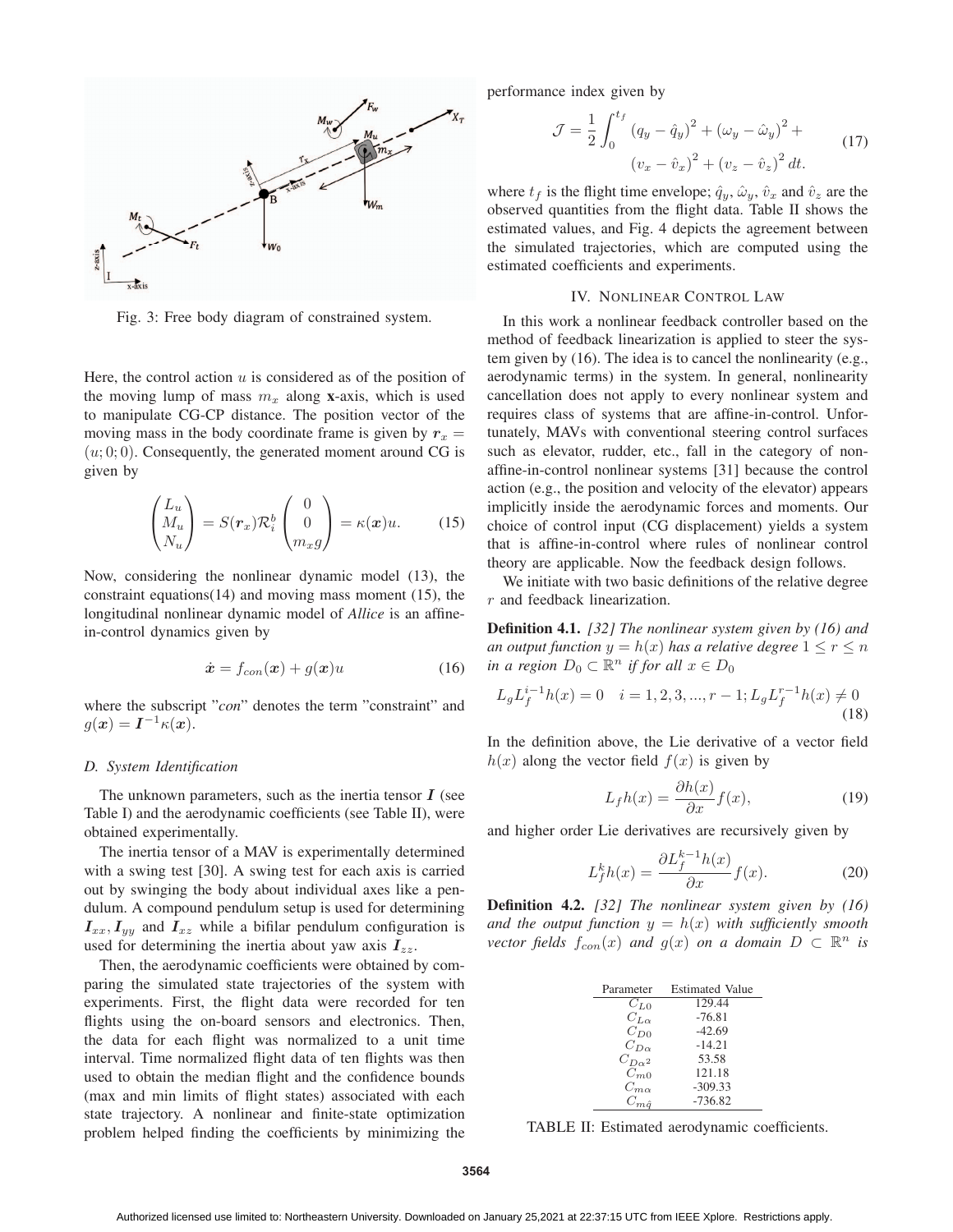

Fig. 4: A comparison between the simulated trajectories and experiments; the estimated aerodynamic coefficients (Table II) have been employed to compute the simulated trajectories.

*said to be partially feedback linearizable if there exists a diffeomorphism*  $T : D \to \mathbb{R}^n$  *that contains the origin and the change of variables*  $z = (\eta; \xi) = T(x)$  *transforms the system (16) into two subsystems given by*

$$
\dot{\eta} = f_0(\eta, \xi) \n\dot{\xi} = A\xi + B\gamma(x)(u - \alpha(x))
$$
\n(21)

*where*  $\xi \in \mathbb{R}^r$  *the feedback linearizable subsystem and*  $\eta \in$  $\mathbb{R}^{n-r}$  *the internal dynamics;*  $(A, B)$  *is controllable;*  $\gamma(x)$  *is nonsingular for all*  $x \in D$ ;  $f_0(0, 0) = 0$ ;  $f_0(\eta, \xi)$ ,  $\alpha(x)$  and  $\gamma(x)$  *are continuously differentiable.* 

Since on a system with relative degree  $r$ 

$$
y^{(r)} = L_f^r h(x) + L_g L_f^{r-1} h(x) u,
$$
 (22)

therefore it is straightforward to verify that the nonlinear feedback law given by

$$
u = \left(L_g L_f^{r-1} h(x)\right)^{-1} \left(v - L_f^r h(x)\right) \tag{23}
$$

will reduce the closed-loop system to

$$
y^{(r)} = v \tag{24}
$$

which is a cascade of  $r$  integrators and can be stabilized by choosing suitable  $v$ . Lets choose the output function

$$
y = q_y - q_d(t) \tag{25}
$$

where  $q_d(t)$  is a desired pitch angle command. We use the feedback design scheme explained above to set the output function equal to zero. This implies the pitch angle regulation or tracking. By taking the time derivatives of the output function it is easy to observe that the relative degree  $r = 2$ . As a result the system is partial feedback linearizable. The feedback linearizable subsystem  $\xi$  is given by

$$
\begin{pmatrix} \dot{\xi}_1\\ \dot{\xi}_2 \end{pmatrix} = \begin{pmatrix} \dot{q}_y - \dot{q}_d(t) \\ I^{-1} \left( M + \kappa(x)u \right) \end{pmatrix} \tag{26}
$$

The decoupling matrix given by

$$
\gamma(x) = \mathbf{I}^{-1}\kappa(x) \tag{27}
$$

is nonsingular for the entire state space except when the MAV is pitched at 90 degrees.

Now, the control input given by (23) renders the feedback linearizable subsystem stable. In other words, the system tracks the desired pitch angle trajectory  $q_d(t)$ . Following (23), the control input is given by

$$
u = \left(\mathbf{I}^{-1}\kappa(x)\right)^{-1}(v - M) \tag{28}
$$

where  $v = -k_p(q_y - q_d) - k_d(\dot{q}_y - \dot{q}_d)$ ;  $k_p$  and  $k_d$  are controller gains.

# V. RESULTS

The Control law designed in the last section was tested for numerous reference trajectories. The methodology adopted for reporting performance of the controller is based on the statistical properties of the flight data. Experiments were conducted by throwing *Allice* in air with the propeller activated at its maximum speed. A safety net was employed to avoid any damage to the MAV. In all the experiments, the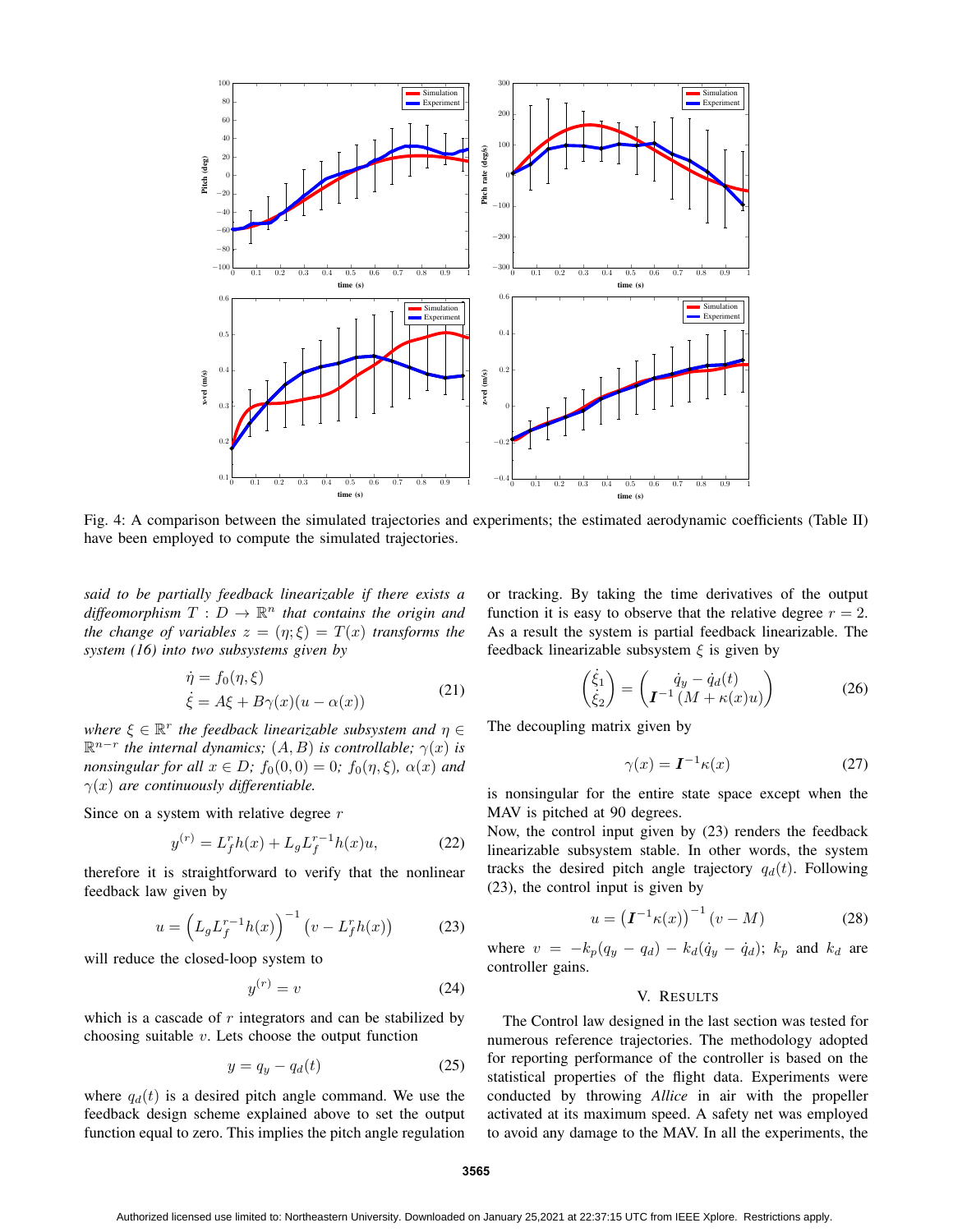

Fig. 5: A comparison of the simulated and experimental trajectories with 5◦ pitch up (negative) as a desired reference.



Fig. 6: A comparison of the simulated and experimental trajectories with 40◦ pitch up (negative) as a desired reference.

MAV was given an initial forward velocity at an approximate zero initial pitch angle. Results of two cases (tracking of 5◦ and 40◦ pitched up reference flights) are reported in this section. For each case, flight data for ten trials was recorded. Flight length was normalized to one second for comparison. Experimental data was post processed to determine statistical information of flight, the median, maximum and minimum flight trajectories. The state of the system is reported by onboard IMU. IMU reports angular position and velocity while linear velocities were synthesized by integrating the filtered accelerometer data. Accelerometer output was filtered using a low pass filter to remove sensor noise.

Experimental flight was compared to simulation for identical initial conditions. Fig. 5 (a) shows simulated and experimental pitch angle trajectories with 5◦ pitch up orientation as a desired reference. Here the experimental pitch angle trajectory is the median pitch angle trajectory determined from ten flight trials while the confidence bound associated with it is the maximum and minimum state limits from the ten flight trials. Fig. 5 (b) shows the control input, the position of the lump of mass. Similarly Fig. 6 shows tracking performance with 40◦ pitch up orientation as desired

reference. The current configuration employed for moving the lump of mass offers a limited distance that it can move in either direction. In order to achieve more maneuverability, a small mass was added behind CP to compensate for the actuator saturation. With CG behind CP in this configuration, the controller was able to track the reference trajectory. A comparison of control inputs for the two cases ( $5°$  and  $40°$ pitch angle), clearly supports that with a significant variation in the distance between CG and CP, any desired orientation can be achieved.

Fig. 7 shows *Allice* performing a high angle pitch up maneuver similar to the ones performed by bats while landing.

# VI. CONCLUSION

Bats perform a variety of maneuvers by virtue of high DOFs in their wings and their flexible membrane. Despite having high DOFs in wings, bats also regulate their CG-CP distance to perform maneuvers in the sagittal plane. In particular, they perform the landing maneuver by regulating the distance of their CG from their CP. This work is focused at recreating maneuvers that bats perform using a small MAV